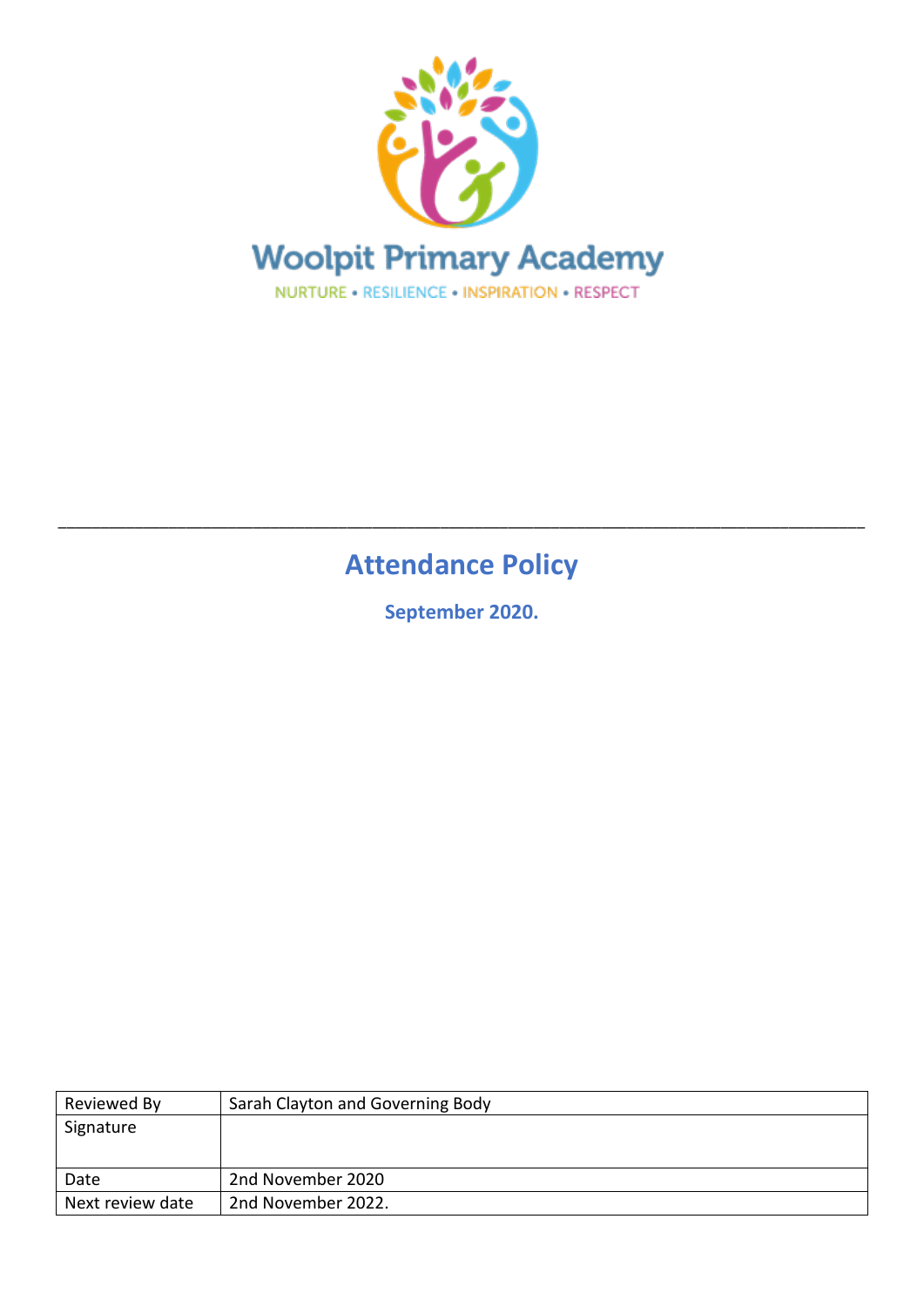### **Our vision:**

Our core values are; Nurture, Resilience, Respect, Inspiration, which are at the heart of all we do. This is to ensure children leave Woolpit Primary Academy with a love of learning, as resilient individuals who are prepared for their futures. Our nurturing approach will ensure all pupils grow into well-rounded individuals with healthy minds. Children will leave our primary school as respectful members of the community; inspired to learn and motivated to achieve.

## **Woolpit Primary Academy Attendance Policy**

Woolpit Primary Academy is committed to providing an education of the highest quality for all its children and recognises this can only be achieved by supporting and promoting 100% school attendance for all its children. Research suggests that good attendance enables all children and young people to achieve optimum academic progress.

**Missing out on learning time leaves children vulnerable to falling behind and more likely to achieve less in school.**

Attending school every day= 100% attendance.

Attending 4 1/2 days a week= 90% attendance.

Attending 4 days a week = 80% attendance.

If your child is 5 minutes late every day they will miss 3 days of learning each year.

If your child is 15 minutes late every day they will miss 2 weeks of learning each year

#### **Aims & Objectives**

This attendance policy ensures that all parents, staff and governors in our school are fully aware of and are clear about the actions necessary to promote good attendance.

Through this policy we aim to:

- Improve pupils' achievement by ensuring high levels of attendance and punctuality.
- Achieve a minimum of 95% for all pupils, apart from those with chronic health issues.
- Create an ethos in which good attendance and punctuality are recognised as the norm and are valued by the school.
- Raise awareness of the importance of uninterrupted attendance and punctuality at every stage of a child's education to parents, carers and pupils.
- Ensure that our policy applies to Reception age children in order to promote good habits at an early age.
- Work in partnership with pupils, parents, staff and the Education Welfare Officer (EWO) so that all pupils realise their potential, unhindered by unnecessary absence.
- Outline all stakeholders responsibility for promoting 100% attendance.
- Promote a positive and welcoming atmosphere in which children feel safe, secure and valued, and encourage in pupils a sense of their own responsibility.
- Establish a pattern of consistently monitoring attendance and supporting families and children when trigger points are reached.
- Recognise the key role of all staff in promoting good attendance.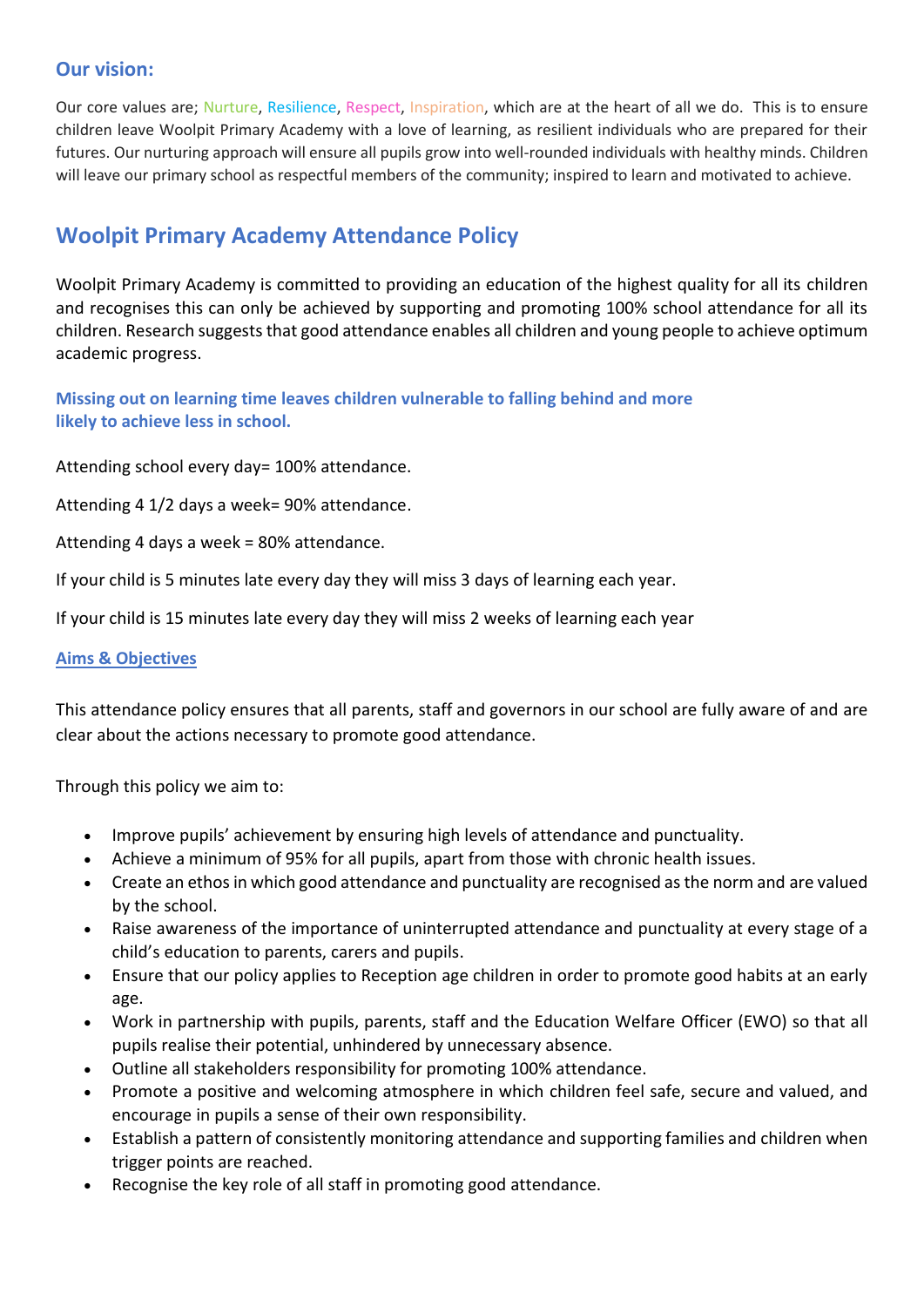### **Understanding Types of Absence**

Every half-day absence from school has to be classified by the school (not by the parent/carer), as either **AUTHORISED** or **UNAUTHORISED**. This is why information about the cause of any absence is always required. Each half-day is known as a 'session'.

**Authorised absences** are morning or afternoon sessions away from school for a genuine reason such as illness (although you may be asked to provide medical evidence for your child before this can be authorised), medical or dental appointments, which unavoidably fall in school time, emergencies or other unavoidable cause.

**Unauthorised absences** are those which the school does not consider reasonable and for which no 'leave' has been given. This type of absence can lead to the Local Authority using sanctions and/or legal proceedings which may include issuing a fine or they can refer the matter to the Magistrates Court, whereby each parent may receive a fine up to £2500 and/or up to 3 months in prison. If you are found guilty in court you will receive a criminal conviction. Unauthorised absence includes, however is not exhaustive:

- Parents/carers keeping children off school unnecessarily e.g. because they had a late night or for noninfectious illness or injury that would not affect their ability to learn.
- Absences which have never been properly explained
- Children who arrive at school after the close of registration are marked using a 'U'. This indicates that they are in school for safeguarding purposes however is recorded as an unauthorised absence for the session.
- Shopping trips
- Looking after other children or children accompanying siblings or parents to medical appointments
- Their own or family birthdays
- Holidays taken during term time without leave, not deemed 'for exceptional purposes' by the headteachermay result in school applying to the local authority to issue a penalty notice or if you have previously been issued a Penalty Notice, the school may request a direct prosecution by the local authority.
- Day trips
- Other leave of absence in term time which has not been agreed

### **Being Late to school**

Registers open at 9am and close at 9.15am.

Children can arrive at school from 8.55am.

If your child arrives at school between 9am and 9.15, they will be coded In the register as 'L'

If your child arrives after 9.15am they will be classed as a U.

The number of minutes late is recorded in the register.

### **Parents' Responsibilities**

The Education Act 1996 states that all children should attend school regularly and punctually. Section 444 of the Act says:

"If a child of compulsory school age, who is a registered child at the school, fails to attend regularly at school, his parent is guilty of an offence".

(NB: Where the Education Act refers to "his", it also means "her".)

Our expectations from you as a parent are that:

- Your child attends school regularly and punctually.
- You notify the school of any absence via school gateway, email, text or phone call before 9.10am.
- If your child is absent for more than 3 consecutive days you provide medical evidence.
- You do not take your child out for holidays during term time. If you would like to request holiday then a Leave of Absence Form must be completed. Appendix E.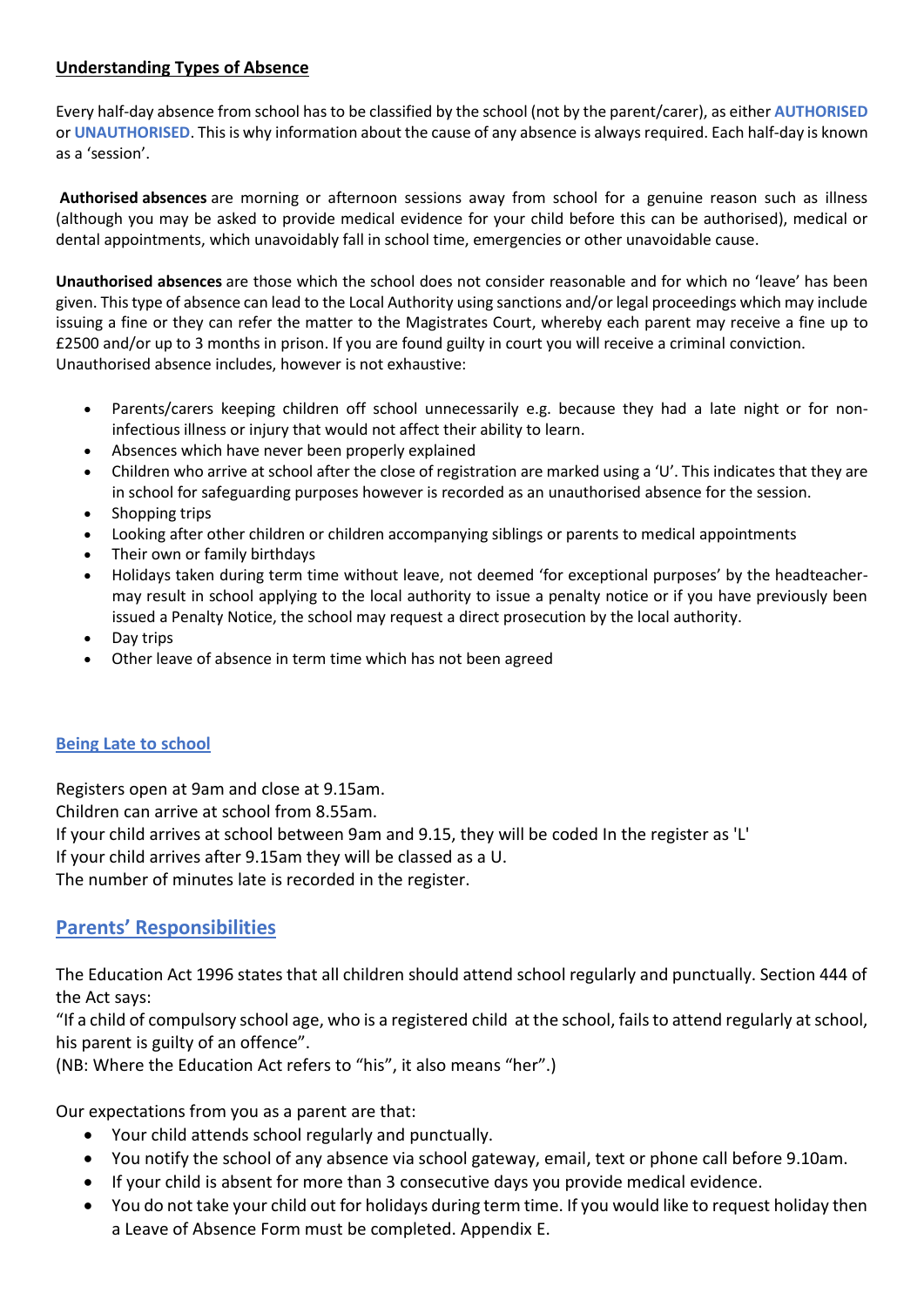• You provide school with an emergency contact number for more than one person. Emergency contact numbers should be kept updated by the parent/carer wherever possible and they should be checked during the annual data collection.

### **Woolpit Primary Academy Responsibilities**

All staff at Woolpit Primary Academy have a key role to play in supporting and promoting 100% attendance and will work to provide an environment in which all our children are eager to learn, feel valued members of the school community and look forward to coming to school every day. Staff also have a responsibility to set a good example in matters relating to their own attendance and punctuality.

School staff are responsible for promoting 100% attendance by:

- Ensuring that all registers are taken accurately and within the first 10 minutes of a session.
- Contacting the parents/carers by school gateway app, telephone or text each day a child is absent from school without being notified in advance and recording the contact.
- Exploring possible interventions where we have concerns around a child's attendance and, where appropriate, consulting with the parents/carers.
- Consulting regularly with the Education Welfare Service if a child's attendance continues to give cause for concern and, where applicable, referring cases for a Fixed Penalty Notice, Prevention Meeting, Education Supervision Order or Fast Track proceedings.
- Analysing attendance figures, monitoring by registration group as well as gender, ethnicity, Pupil Premium status and Special Educational Needs status. The school will also carefully monitor those children who fall into the Persistent Absence category (where attendance falls below 90%).
- Making sure parents are aware of their child's attendance through termly attendance letters, (Appendix A.) Parents can also view their child's attendance on School gateway.

In closely monitoring the attendance of the school's children on a cumulative and week to-week basis, the school undertakes a clear step-by-step approach when a decline in a child's attendance is identified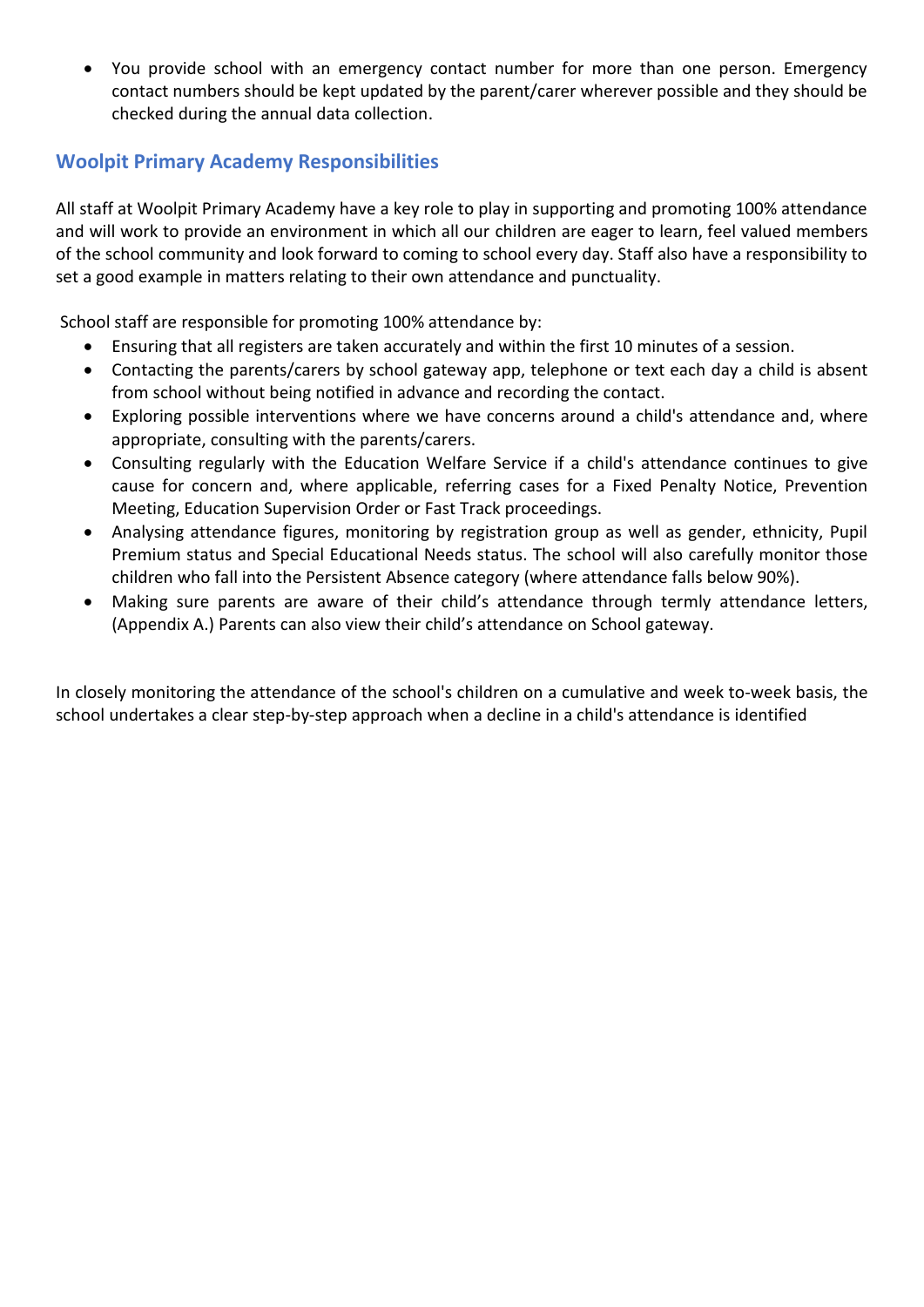

All pupils of compulsory school age are entitled to a full-time education. However, in very exceptional circumstances, the school may see there is a need for a temporary part-time timetable to support this individual, this must not be treated as a long-term solution, so they will be bound by time limits. In agreeing to a part-time timetable, the school has agreed to a child being absent from school for part of the week or day and therefore must record it as authorised absence.

The school must also have regard for the statutory guidance 'Keeping Children Safe in Education' when making arrangements to safeguard and promote the welfare of children. The school is required to put in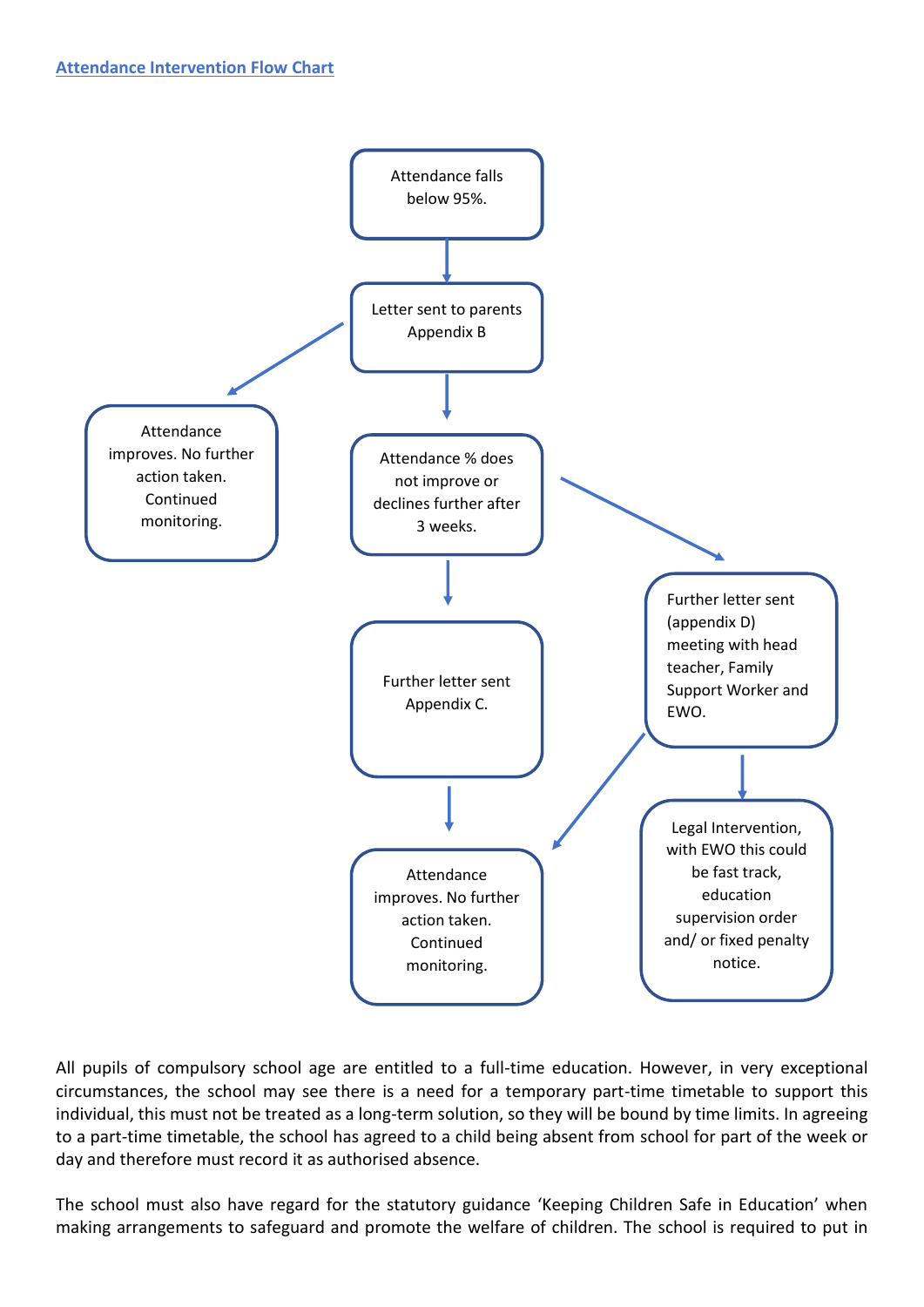place appropriate safeguarding responses for children who go missing from school, particularly on repeat occasions. Where school staff have concerns about a child, they should use their professional judgement and knowledge of the individual pupil to inform their decision as to whether welfare concerns should be escalated.

The governing body will also make arrangements for ensuring that their functions relating to the conduct of the school are exercised with a view to safeguarding and promoting the welfare of children who are on roll at the school.

#### **Role of the Education Welfare Officer**

- To investigate absence which exceeds more than 10%, and to hold meetings with these parents as required.
- To investigate lateness which exceeds more than 5 session as a maximum over a 6-week period.
- To investigate any unexplained absence which exceeds more than 8 sessions within a 12-week period.
- To ensure parents are aware of their legal duty under the Education Act to ensure their children attend school.
- To investigate cases that have been referred for prosecution where persistent absenteeism has not improved despite thorough intervention.

### **Related Policies**

These policies should be read alongside the school policies

- Safeguarding policy
- Behaviour policy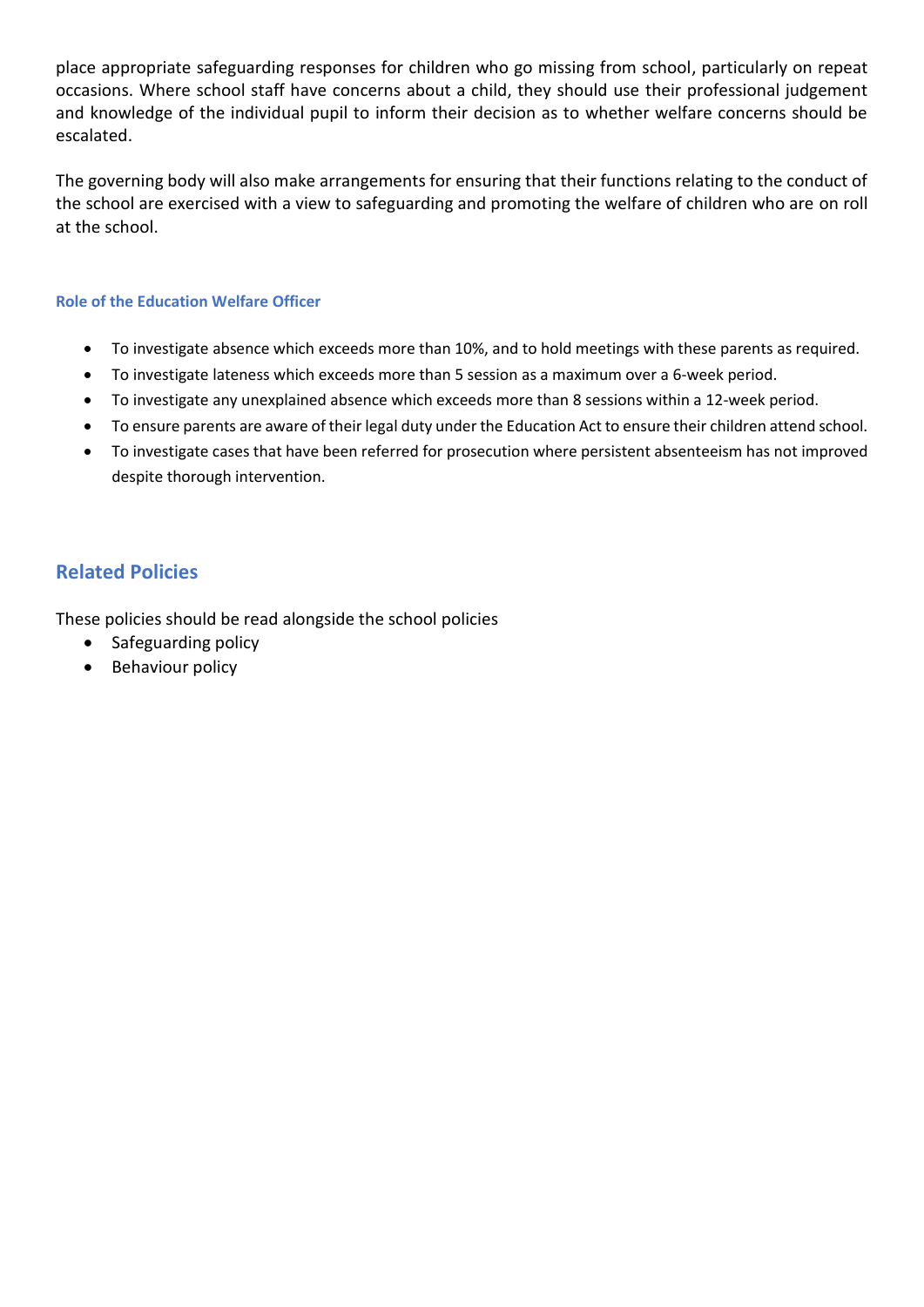# **Register Codes**

| Code                    | <b>Description</b>                                                                                | Meaning                             |
|-------------------------|---------------------------------------------------------------------------------------------------|-------------------------------------|
| $\prime$                | Present (AM)                                                                                      | Present                             |
| ١                       | Present (PM)                                                                                      | Present                             |
| B                       | Educated off<br>(NOT<br>site<br><b>Dual</b><br>registration)                                      | <b>Approved Education Activity</b>  |
| C                       | <b>Other Authorised Circumstances (not</b><br>covered by another appropriate<br>code/description) | <b>Authorised absence</b>           |
| D                       | registration<br>Dual<br>(i.e.<br>pupil<br>attending other establishment)                          | <b>Approved Education Activity</b>  |
| E                       | Excluded (no alternative provision<br>made)                                                       | <b>Authorised absence</b>           |
| F                       | Extended family holiday (agreed)                                                                  | Authorised absence                  |
| G                       | Family holiday (NOT agreed or days<br>in excess of agreement)                                     | <b>Unauthorised absence</b>         |
| н                       | Family holiday (agreed)                                                                           | <b>Authorised absence</b>           |
| I                       | Illness (NOT medical or dental etc.<br>appointments)                                              | <b>Authorised absence</b>           |
| J                       | <b>Interview</b>                                                                                  | <b>Approved Education Activity</b>  |
| L                       | Late (before registers closed)                                                                    | Present                             |
| $\overline{\mathsf{M}}$ | Medical/Dental appointments                                                                       | <b>Authorised absence</b>           |
| N                       | No reason yet provided for absence                                                                | <b>Unauthorised absence</b>         |
| $\overline{\mathbf{0}}$ | Unauthorised absence (not covered<br>by any other code/description)                               | <b>Unauthorised absence</b>         |
| P                       | Approved sporting activity                                                                        | <b>Approved Education Activity</b>  |
| R                       | Religious observance                                                                              | Authorised absence                  |
| S                       | <b>Study leave</b>                                                                                | Authorised absence                  |
| T                       | <b>Traveller absence</b>                                                                          | Authorised absence                  |
| $\overline{\mathsf{U}}$ | Late (after registers closed)                                                                     | <b>Unauthorised absence</b>         |
| $\overline{\mathsf{v}}$ | <b>Educational visit or trip</b>                                                                  | <b>Approved Education Activity</b>  |
| W                       | Work experience                                                                                   | <b>Approved Education Activity</b>  |
| X                       | Non-compulsory school age absence                                                                 | Not counted in possible attendances |
| Ÿ                       | <b>Enforced closure</b>                                                                           | Not counted in possible attendances |
| $\overline{z}$          | Pupil not yet on roll                                                                             | Not counted in possible attendances |
| #                       | School closed to pupils                                                                           | Not counted in possible attendances |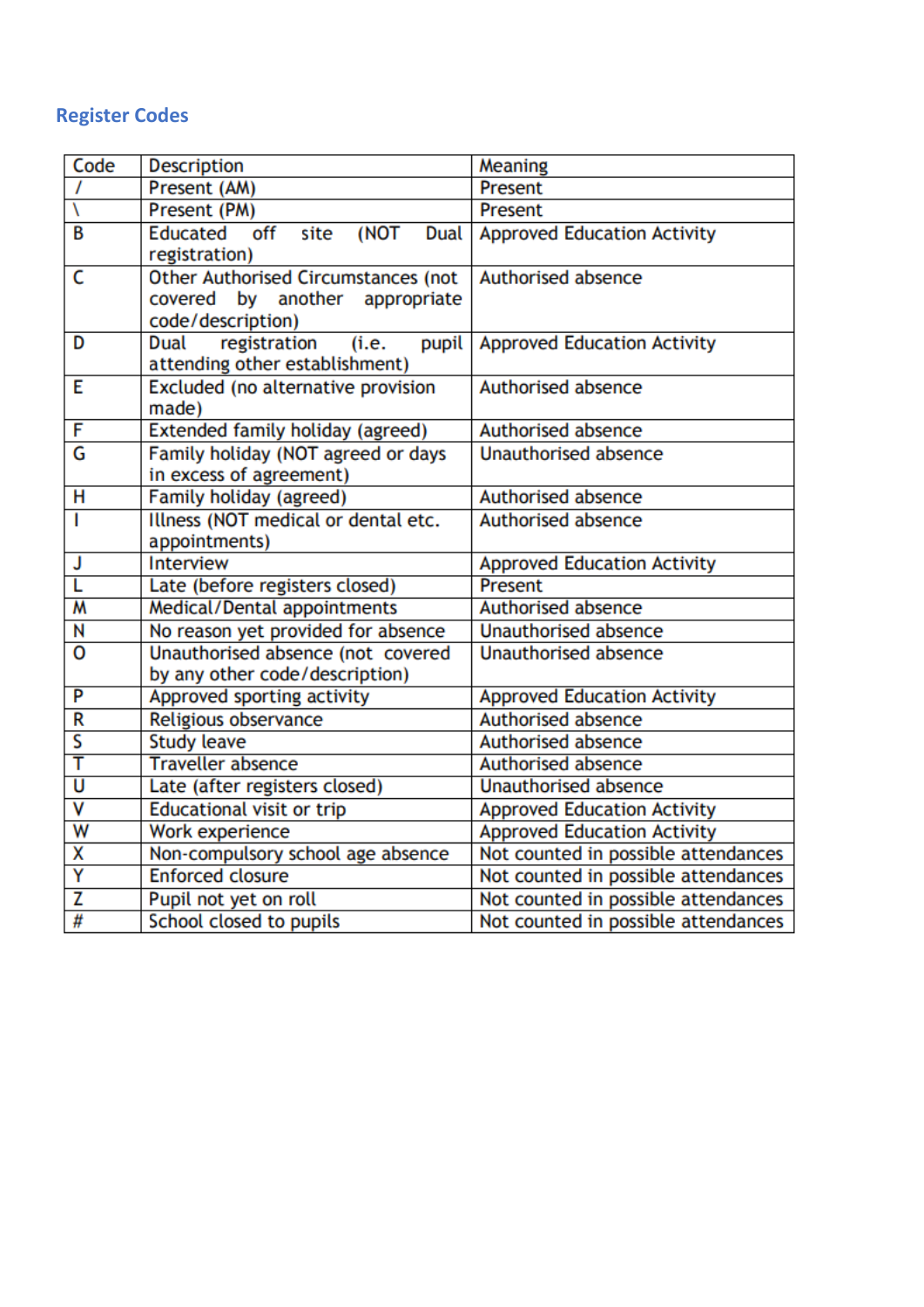### **Appendix A**

Heath Road \* Woolpit \* Suffolk \* IP30 9RU\*

[www.woolpitprimary.net](http://www.woolpitprimary.net/)

admin@woolpitprimary.net

01359 240625

Head teacher: Sarah Clayton



#### Date

Dear Parents

#### Re: **Your child's attendance**

We are sending you this colour coded letter based on your child's attendance.

Pupil name: Class:

Percentage Attendance: 100%

| Green | Attendance 95% and above         |
|-------|----------------------------------|
| Amber | Attendance between 94.9% and 90% |
| Red   | Attendance 89.9% or below        |

The information below shows how attendance can affect your child's future progression if their attendance were to continue at their present level throughout the year.

#### **Above 97%: less than 6 days of absence a year**

Excellent attendance. This impacts most positively on outcomes for learners, as they are accessing work consistently

#### **95%: 10 days of absence a year**

This is the equivalent of 2 weeks of school.

#### **90%: 19 days of absence a year**

Pupils in this group are missing a month of school per year.

#### **85%: 29 days of absence a year**

Pupils in this group are missing 6 weeks of school per year.

#### **80%: 38 days of absence a year**

Pupils in this group are missing a half term of school within the academic year

Please let us know if your child is going to be absent, so that it can recorded accurately on our register. The school's number is 01359 240625.

If you have any queries about this letter or wish to discuss any concerns you have about your child's attendance, please do not hesitate to contact the school.

Many thanks

Mrs Sarah Clayton

Headteacher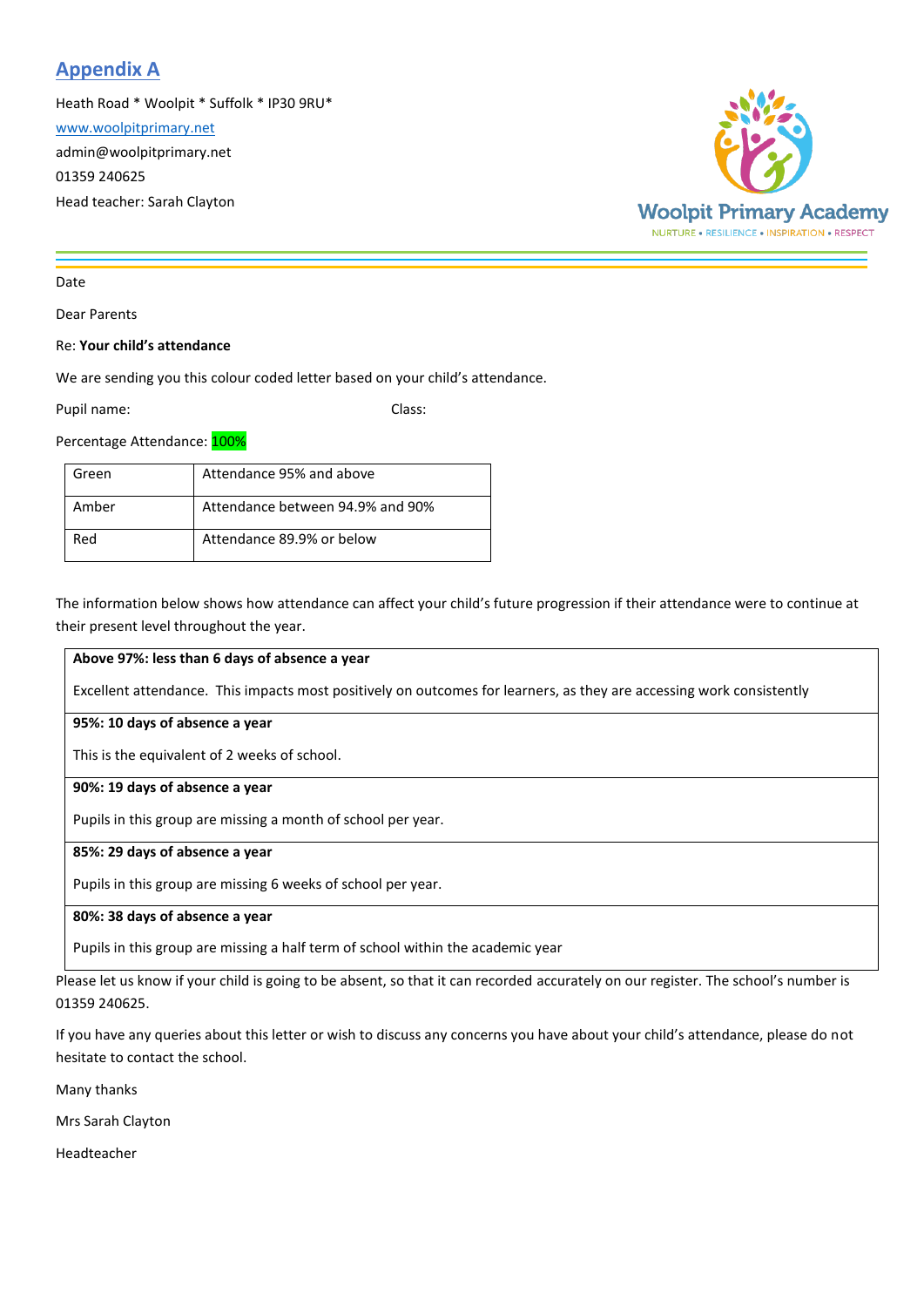### **Appendix B**

Heath Road \* Woolpit \* Suffolk \* IP30 9RU\* [www.woolpitprimary.net](http://www.woolpitprimary.net/) admin@woolpitprimary.net 01359 240625 Head teacher: Sarah Clayton



Date

Dear <Parents Name>

Re:- <Child's Name>, <year group>

At Woolpit Primary Academy we encourage all children to aim for 100% attendance.

We are therefore concerned about <child's Name> attendance which has dropped below 95% and is currently <attendance %>.

Please be aware that if your child's attendance continues to decline, we will require medical evidence to authorise future absences. Please refer the attendance intervention flow chart in the attendance policy which will outline the next steps If <child's name> does not improve.

We appreciate that there are many circumstances that can affect a child's attendance at school. If we can support your child in making sure their attendance improves then please do speak to with Mrs Brown, our family support worker in the first instance either by telephone or email, to discuss how we can help.

Many Thanks

Sarah Clayton Woolpit Primary Academy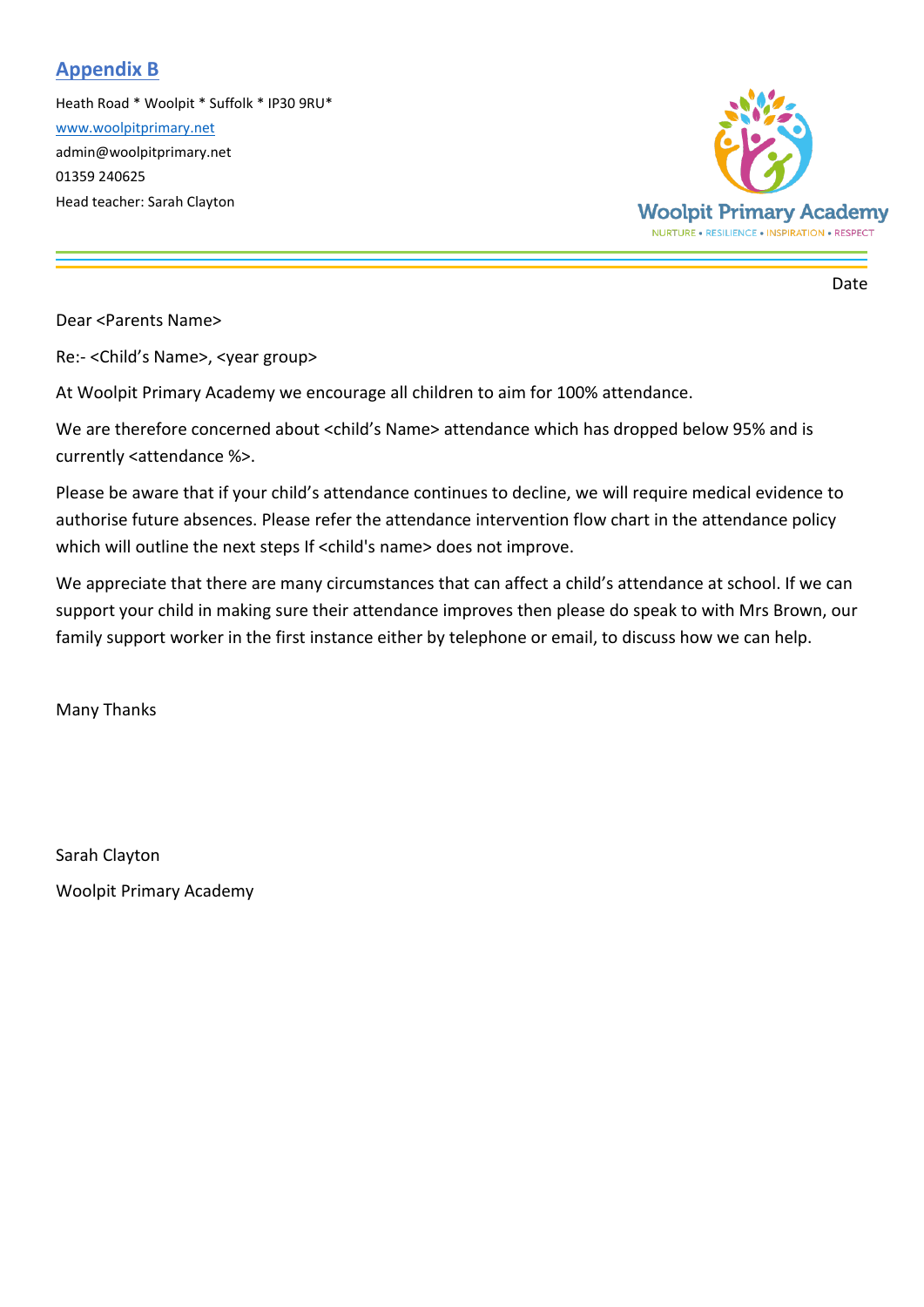### **Appendix C**

Heath Road \* Woolpit \* Suffolk \* IP30 9RU\* [www.woolpitprimary.net](http://www.woolpitprimary.net/) admin@woolpitprimary.net 01359 240625 Head teacher: Sarah Clayton



Date

Dear <Parents Name>

Re:- <Child's Name>, <year group>

At Woolpit Primary Academy we encourage all children to aim for 100% attendance.

We are therefore concerned about <child's Name> attendance which has (dropped below 92% has not improved since our previous letter) and is <attendance %>. This means that <child's name> has missed <days> of school. This follows our initial concerns, raised in a letter on xxxx.

We are concerned about the impact this is having on <child's name> progress, as we know that as attendance declines so does your child's chances of achieving the best possible outcomes whilst also affecting their emotional wellbeing.

We are keen to work together to support you and your child in making sure that their attendance improves. Please attend a meeting on xxxx with Mrs Brown.

In the meantime, we will continue to monitor <child's name> attendance and until this rises above 95%, we will continue to require medical evidence to authorise any further absence.

Many Thanks

Sarah Clayton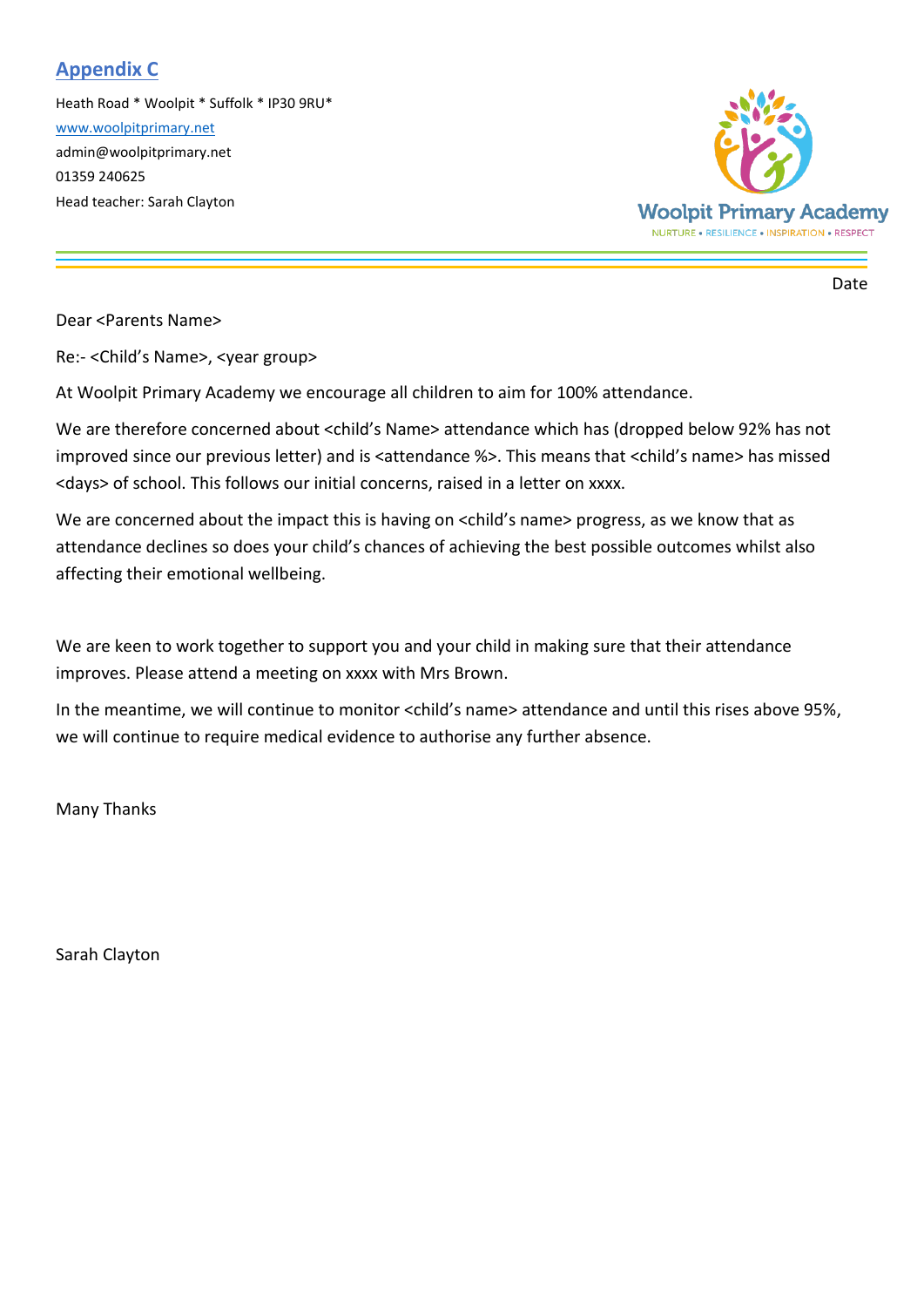### **Appendix D**

Heath Road \* Woolpit \* Suffolk \* IP30 9RU\* [www.woolpitprimary.net](http://www.woolpitprimary.net/) admin@woolpitprimary.net 01359 240625 Head teacher: Sarah Clayton



Date

Dear <Parents Name>

Re:- <Child's Name>, <year group>

At Woolpit Primary Academy we encourage all children to aim for 100% attendance.

We are therefore extremely concerned about <child's Name> attendance) whose attendance is <attendance %>. This means that <child's name> has missed <days> of school and xx sessions have been authorised. This follows our concerns, raised in a letter on xxxx and a further letter dated xxx.

We are concerned about the impact this is having on <child's name> progress, as we know that as attendance declines so does your child's chances of achieving the best possible outcomes whilst also affecting their emotional wellbeing.

We are therefore inviting you to a Prevention meeting with Mrs Clayton, our head teacher, Mrs Brown our family support worker and our education welfare officer on xxxx. We are keen to work with you to support your child in making sure that their attendance improves.

However, should you decline to attend, please be aware that a legal intervention will ensue in liaison with the education welfare officer and this could be a Fast Track, an Education Supervision Order and/ or a fixed penalty notice.

Many Thanks

Sarah Clayton Woolpit Primary Academy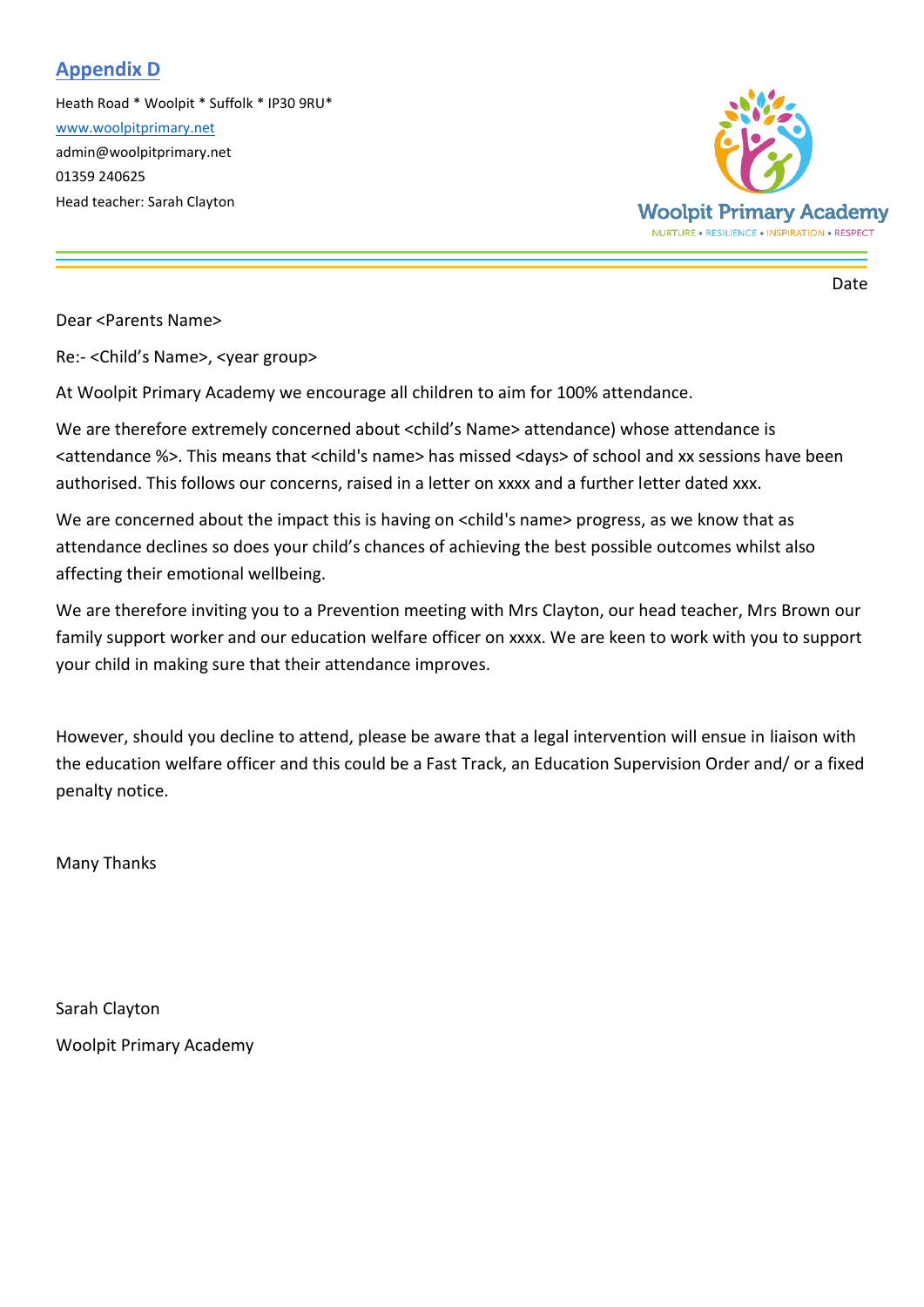### **Appendix E**

Heath Road \* Woolpit \* Suffolk \* IP30 9RU\* [www.woolpitprimary.net](http://www.woolpitprimary.net/) admin@woolpitprimary.net 01359 240625 Head teacher: Sarah Clayton



#### Application for leave of absence for exceptional circumstances

Please read the following guidance carefully. As parents, you have a legal responsibility to ensure your child's attendance at school. During the academic year, pupils are at school for 190 days and at home for 175 days.

Please be aware that The Education (Pupil Registration)(England)(Amendment) Regulations2013, which became law on 1st September 2013 state that Headteachers may not grant any leave of absence during term time unless there are exceptional circumstances. The Headteacher is also required to determine the number of school days a child can be away from

school if leave is granted.

Please complete and submit this form if you want the Headteacher to consider your request for your child's leave of absence for exceptional circumstances. We may ask for proof to back up your request.

Unauthorised absence of 5 days or more may result in the issue of a Penalty Notice

Penalty Notices are issued by the Local Authority in accordance with Suffolk County Council's Code of Conduct. The Penalty Notice is £60, per child per parent/carer, if paid within 21 days or £120 if paid after 21 days but within 28 days. Failure to pay the Penalty Notice will result in you being served with a summons to appear at the Magistrates Court, which will incur further costs imposed by Suffolk County Council and by the Magistrates Court.

The Headteacher will consider the reasons for the request carefully and will notify you of the decision.

For further information, please refer to our School Attendance Policy.

| Name Of Child                                                                | Class |  |  |  |
|------------------------------------------------------------------------------|-------|--|--|--|
| I am applying for leave of absence for my child                              |       |  |  |  |
| from:<br>to:                                                                 |       |  |  |  |
| Number of school days:                                                       |       |  |  |  |
| The exceptional circumstances for which leave is requested                   |       |  |  |  |
|                                                                              |       |  |  |  |
|                                                                              |       |  |  |  |
|                                                                              |       |  |  |  |
|                                                                              |       |  |  |  |
|                                                                              |       |  |  |  |
|                                                                              |       |  |  |  |
| Has your child already had leave of absence this school year yes / no ?      |       |  |  |  |
| Please name any other child and their school that will be absent from school |       |  |  |  |
| Signed (Parent/ Carer)                                                       | Date: |  |  |  |